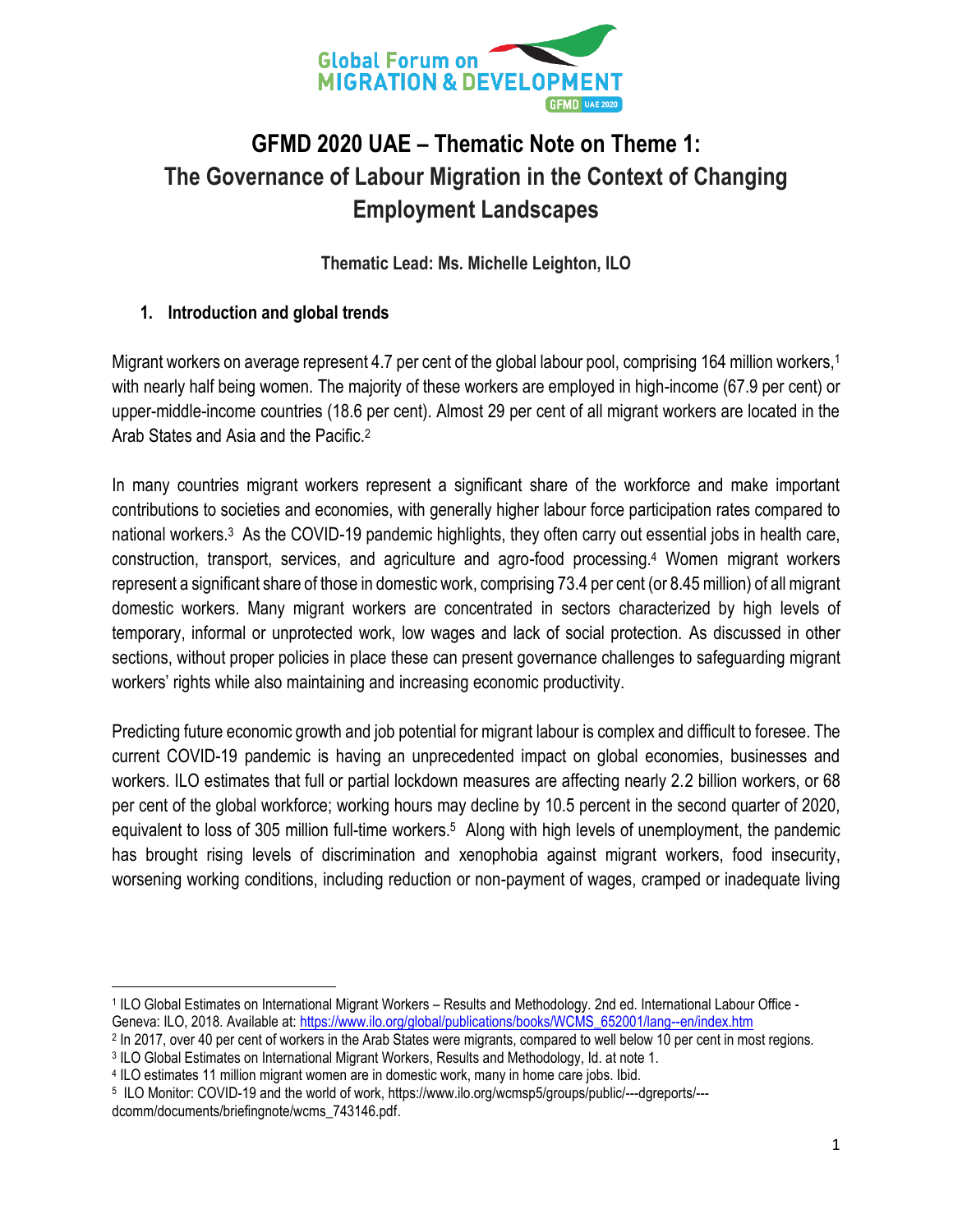conditions, restrictions on movements, as well as higher levels of violence and harassment, particularly for those in domestic work,<sup>6</sup> and the forced return of migrants.<sup>7</sup>

In cases where travel restrictions due to COVID-19 prevent migrant workers from returning home, layoffs of migrant workers can mean not only income losses but the expiration of visa or work permits, putting migrants into undocumented or irregular status. Some countries have sought to diminish these impacts by adjusting their status to prevent irregularity.<sup>8</sup> Still, travel restrictions have prevented tens of thousands of migrant workers from taking up their employment abroad, for which many paid high recruitment fees and costs—a practice that can lead to irregular movements, debt bondage and trafficking in persons. 9





International labour migration and mobility are inextricably linked to the processes underpinning the future of work. For many migrants, sending home remittances can improve family health and education, among other development outcomes.<sup>10</sup> In the past decade, demand for migrant labour has continued to increase in most regions (see figure 1). At the same time the key drivers of migration, such as demographics, technological progress and climate change, are affecting economies around the world. These factors and their implications for future migration and its governance are diverse, and may vary for occupations or economic sectors, and how businesses and economies emerge in a post-COVID-19 world.

As the pandemic progresses, certain economic sectors are witnessing a surge in openings for migrant labour, such as in care work and agriculture. Care work, a sector mostly dominated by women, is likely to continue to experience real growth for migrant workers as aging populations increase—ILO estimates the potential for

 $\overline{\phantom{a}}$ <sup>6</sup> See, [https://www.hrw.org/news/2020/04/06/domestic-workers-middle-east-risk-abuse-amid-covid-19-crisis;](https://www.hrw.org/news/2020/04/06/domestic-workers-middle-east-risk-abuse-amid-covid-19-crisis)

[https://www.diariolibre.com/economia/no-tenemos-comida-ni-dinero-y-nadie-se-preocupa-por-nosotros-AP18246767.](https://www.diariolibre.com/economia/no-tenemos-comida-ni-dinero-y-nadie-se-preocupa-por-nosotros-AP18246767)

<sup>7</sup> See, e.g.[, https://www.nytimes.com/2020/04/13/world/middleeast/persian-gulf-migrants-coronavirus.html;](https://www.nytimes.com/2020/04/13/world/middleeast/persian-gulf-migrants-coronavirus.html) [https://www.irishtimes.com/news/world/middle-east/saudi-arabia-repatriating-thousands-of-migrants-back-to-ethiopia-1.4227393;](https://www.irishtimes.com/news/world/middle-east/saudi-arabia-repatriating-thousands-of-migrants-back-to-ethiopia-1.4227393) ILO guidance brief on COVID-19 in Lebano[n https://www.ilo.org/beirut/media-centre/news/WCMS\\_741598/lang--en/index.htm.](https://www.ilo.org/beirut/media-centre/news/WCMS_741598/lang--en/index.htm)

<sup>&</sup>lt;sup>8</sup> ILO policy brief Migrant Workers and COVID-19, (forthcoming 2020).

<sup>&</sup>lt;sup>9</sup> Ibid.

<sup>&</sup>lt;sup>10</sup> Many countries of origin depend on remittances sent home by migrant workers to help families for education and healthcare, which the World Bank estimates have reached US\$689 billion in 2018. [https://www.worldbank.org/en/news/press](https://www.worldbank.org/en/news/press-release/2019/04/08/record-high-remittances-sent-globally-in-2018)[release/2019/04/08/record-high-remittances-sent-globally-in-2018](https://www.worldbank.org/en/news/press-release/2019/04/08/record-high-remittances-sent-globally-in-2018)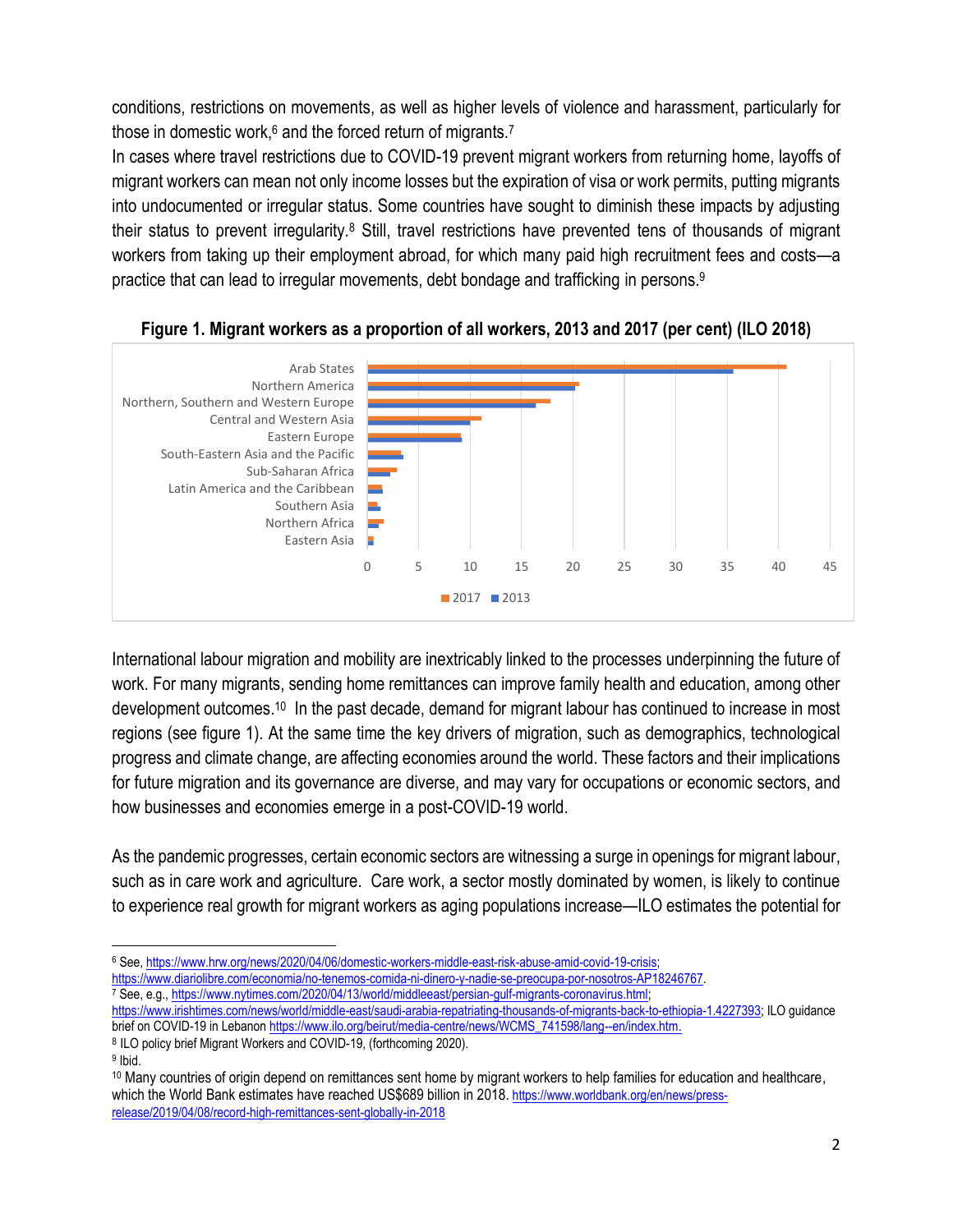the creation of 269 million new jobs if investment in education, health and social work was doubled by 2030.<sup>11</sup> The share of workers in agriculture is also significant, in 2019 reaching to 42.1 per cent in Southern Asia and 30.9 per cent in South-Eastern Asia and the Pacific. <sup>12</sup> The COVID-19 pandemic is exposing the high dependence of many economies on migrant workers for agricultural production, with countries in Europe, Australia, New Zealand and the United States opening more channels for seasonal migrant workers to takeup work immediately. <sup>13</sup> As migrant workers are called-on to do essential jobs during the pandemic, ensuring occupational safety and health is critical to their protection.

Demographic changes will continue to be highly relevant to governing future migration patterns, depending on the region— of the additional 2.4 billion people projected between 2015 and 2050, 1.3 billion will be in Africa. <sup>14</sup> The youth bulge presents an enormous challenge for creating jobs. Many workers may have to seek opportunities across borders. Most African workers who migrate to the Middle East (of 3.4 million total) are young, male and low-skilled, with many engaged in construction work, though migration is becoming more feminized as demand for domestic workers increases. <sup>15</sup> Youth unemployment will remain a challenge for many countries and as a driver of migration if decent work deficits continue. 16

The impact of climate change and technological progress to future labour markets will also be important variables across economic sectors and countries: climate change is already damaging infrastructure, business activity and livelihoods, while fear of jobs disappearing or tasks performed by AI through automation have risen. Though in some contexts, technological progress may increase the demand for more skilled workers (e.g., engineers), benefiting the economy through higher productivity and incomes.<sup>17</sup>

### **2. Governance challenges**

 $\overline{\phantom{a}}$ 

While the demand for migrant labour and human mobility is likely to increase, migrant workers face a range of human rights violations and decent work deficits, which have increased since the start of the COVID-19 pandemic and that pose significant governance challenges. Recruitment fraud and abuse can lead to workers

<sup>11</sup> ILO, Care work and care jobs for the future of decent work, [https://www.ilo.org/wcmsp5/groups/public/---dgreports/---dcomm/--](https://www.ilo.org/wcmsp5/groups/public/---dgreports/---dcomm/---publ/documents/publication/wcms_633135.pdf) [publ/documents/publication/wcms\\_633135.pdf.](https://www.ilo.org/wcmsp5/groups/public/---dgreports/---dcomm/---publ/documents/publication/wcms_633135.pdf) Care work plays a critical role in shaping the future of work. ILO calls for increased public and private investment in care services, achieving decent work for care workers, including migrant workers.

<sup>12</sup> See, ILO ``Preparing for a Brighter Future of Work, report to the fifth Ministerial Consultation, Abu Dhabi Dialogue, (October 2019), [http://abudhabidialogue.org.ae/sites/default/files/document-library/Future%20of%20Work%20ILO%20Study\\_0.pdf](http://abudhabidialogue.org.ae/sites/default/files/document-library/Future%20of%20Work%20ILO%20Study_0.pdf) citing ILO modelled

estimates, November 2018, ILOSTAT database[, www.ilo.org/ilostat.](http://www.ilo.org/ilostat) In Southern Asia, more women than men are in agriculture (58.1 per cent versus 37.2 per cent), while the gender gap is reversed in the other regions.

<sup>13</sup> ILO Seasonal Migrant Workers' Schemes: Rethinking Fundamental Principles and Mechanisms in light of COVID-19 (forthcoming). <sup>14</sup> UNDESA (2016) *World Population Prospects: Key Findings and Advance Tables.*

<sup>&</sup>lt;sup>15</sup> ILC, Addressing Governance Challenges in a Changing Labour Migration Landscape, ILC 106<sup>th</sup> session, 2017, (para. 66).

<sup>16</sup> ILO ``Preparing for a Brighter Future of Work, report to the fifth Ministerial Consultation, Abu Dhabi Dialogue, (October 2019), [http://abudhabidialogue.org.ae/sites/default/files/document-library/Future%20of%20Work%20ILO%20Study\\_0.pdf.](http://abudhabidialogue.org.ae/sites/default/files/document-library/Future%20of%20Work%20ILO%20Study_0.pdf) The rates of youth unemployment vary widely across countries (exceeding 15 per cent in Afghanistan, Indonesia, Nepal and Sri Lanka, along with Kuwait and Saudi Arabia (in the latter, it reaches almost 30 per cent). Unemployment rates are notably higher for young women in many countries and this gender gap persists into later adulthood.

<sup>&</sup>lt;sup>17</sup> The narrative for advanced economies, such as Japan, Germany, the United States, Republic of Korea and, increasingly, China, is unlikely to apply to the situation in other economies. ILO ``Preparing for a Brighter Future of Work, report to the fifth Ministerial Consultation, Abu Dhabi Dialogue, (October 2019), http://abudhabidialogue.org.ae/sites/default/files/document-library/Future%20of%20Work%20ILO%20Study\_0.pdf. See also, Work for a Brighter Future, (ILO 2019[\) https://www.ilo.org/global/topics/future-of-work/publications/WCMS\\_662410/lang-](https://www.ilo.org/global/topics/future-of-work/publications/WCMS_662410/lang--en/index.htm) [en/index.htm.](https://www.ilo.org/global/topics/future-of-work/publications/WCMS_662410/lang--en/index.htm)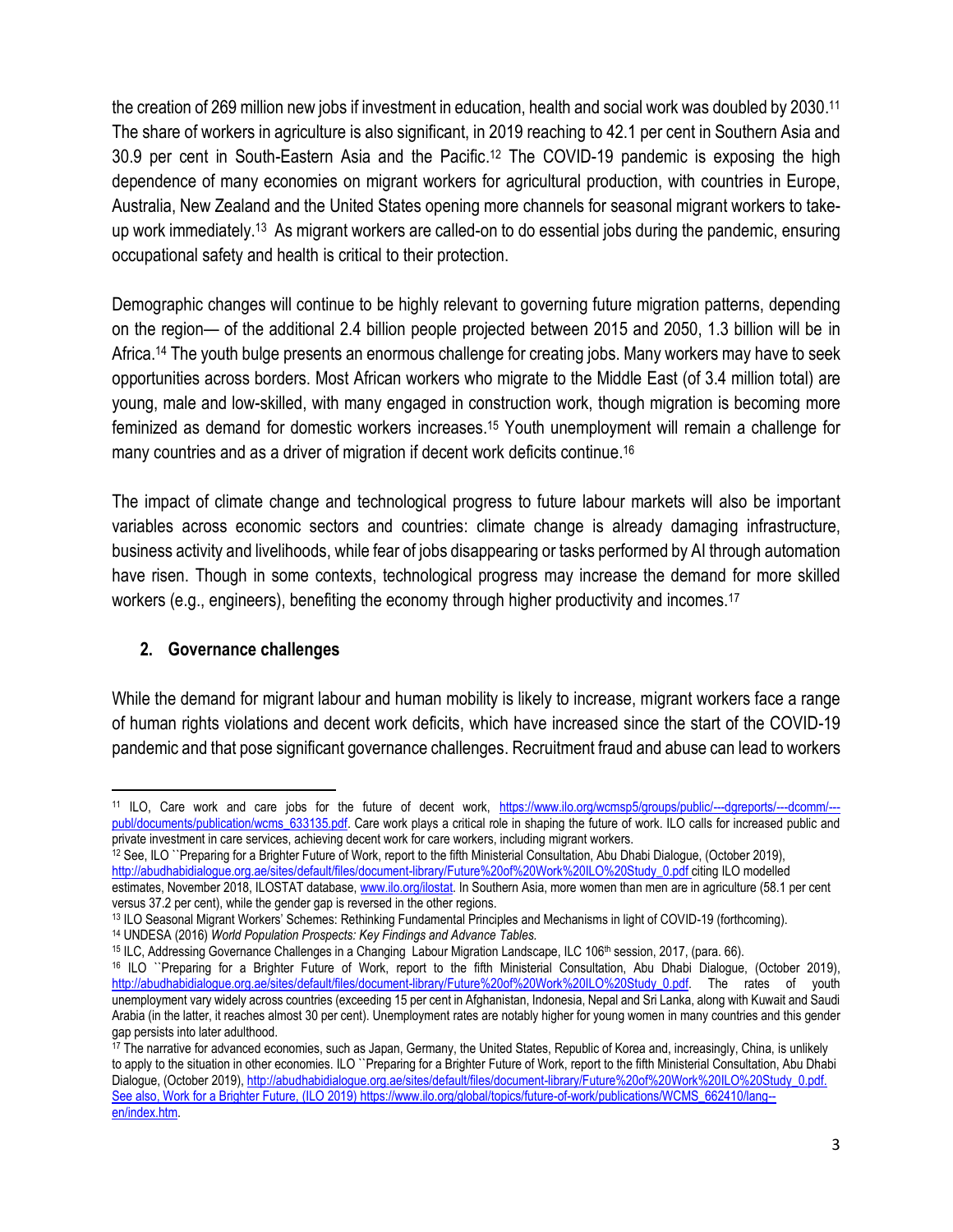paying high costs for their jobs, to irregular migration, trafficking in persons and forced labour. The absence of fair recruitment policies as prescribed by the ILO,<sup>18</sup> including pre-departure orientation, can lead to the violation of migrant workers` rights and for business to skills mismatch. Migrant workers can experience contract substitution, non-payment or late payment of salaries, lower pay compared to national workers, excessive working hours, and confiscation of passports, and often lack of access to social protection and skills development and recognition. Many can suffer verbal and physical abuse, including gender- and racebased violence and harassment, especially migrant domestic workers.<sup>19</sup>

Economic growth is viewed as a necessary condition for creating jobs, but it is typically not sufficient to guarantee the creation of decent and productive employment. How labour migration is governed makes a difference. The governance issues described above often multiply due to the lack of coherence between national migration policies and employment policies,<sup>20</sup> and contribute to an uneven distribution of benefits derived from labour migration. A compounding problem is the growing informal economy for many countries – the incidence of informality is particularly high among migrant women with nearly 75% of migrant women working in the informal economy in low and middle-income countries<sup>21</sup>.

Migrant workers, regardless of status, often experience multiple and intersecting forms of discrimination, based on gender, religion, race, nationality, and other identities. Gender discrimination is an underlying cause of gender-segregated labour markets and gender inequalities in terms of jobs opportunities and access to decent work, particularly for migrant workers (e.g. migrant women mainly working as care workers and domestic workers, migrant men working in high-skilled occupations or in construction).

Inequalities are also exacerbated by pervasive wage gaps --migrant workers are frequently underpaid when compared to nationals in similar occupations.ILO data reveal that on average in high-income countries, the migrant wage gap is 12.6 per cent, and of this 10 per cent cannot be explained by differences in levels of education between nationals and migrant workers.<sup>22</sup> Failure to address these gaps can pose challenges for business to meet labour market demands, and barriers to the protection of migrant workers, especially for those in an irregular situation who often remain unprotected.

International migration of skilled persons has assumed increased importance in labour migration governance. The availability of better-paid employment in destination countries is a large pull factor for both men and women migrant workers. Brain drain is a key governance issue, however, for low-income or emerging

<sup>19</sup> ILO, [https://www.ilo.org/wcmsp5/groups/public/---dgreports/---dcomm/---publ/documents/publication/wcms\\_633135.pdf.](https://www.ilo.org/wcmsp5/groups/public/---dgreports/---dcomm/---publ/documents/publication/wcms_633135.pdf)

 $\overline{\phantom{a}}$ 

<sup>&</sup>lt;sup>18</sup> See, ILO General Principles and Operational Guidelines for Fair Recruitment and definition of recruitment fees and related costs, [https://www.ilo.org/global/topics/labour-migration/publications/WCMS\\_536755/lang--en/index.htm.](https://www.ilo.org/global/topics/labour-migration/publications/WCMS_536755/lang--en/index.htm)

<sup>&</sup>lt;sup>20</sup> This can lead to high costs of migration, labour market segmentation, discrimination, poor working conditions, low wages, lack of social protection. Clara van Panhuys, Samia Kazi-Aoul and Geneviève Binette, "Migrant Access to Social Protection under Bilateral Labour Agreements: A Review of 120 Countries and Nine Bilateral Arrangements", ILO ESS Working Paper No. 57, 2017.

<sup>21</sup> Amo-Agyei, S. (2020, forthcoming) An Analysis of the Migrant Pay Gap, Technical Paper, ILO Geneva; Source: ILO (2018) *Women and men in the informal economy: A statistical picture*. Third edition (This is as compared to 70% of men migrant workers in the same countries surveyed)[, https://www.ilo.org/global/publications/books/WCMS\\_626831/lang--en/index.htm.](https://www.ilo.org/global/publications/books/WCMS_626831/lang--en/index.htm)

<sup>22</sup> Amo-Agyei, S. (2020, forthcoming) An Analysis of the Migrant Pay Gap, Technical Paper, ILO Geneva.Employer discrimination against migrants because of factors such as prejudice or distrust may account for part of the wage gap.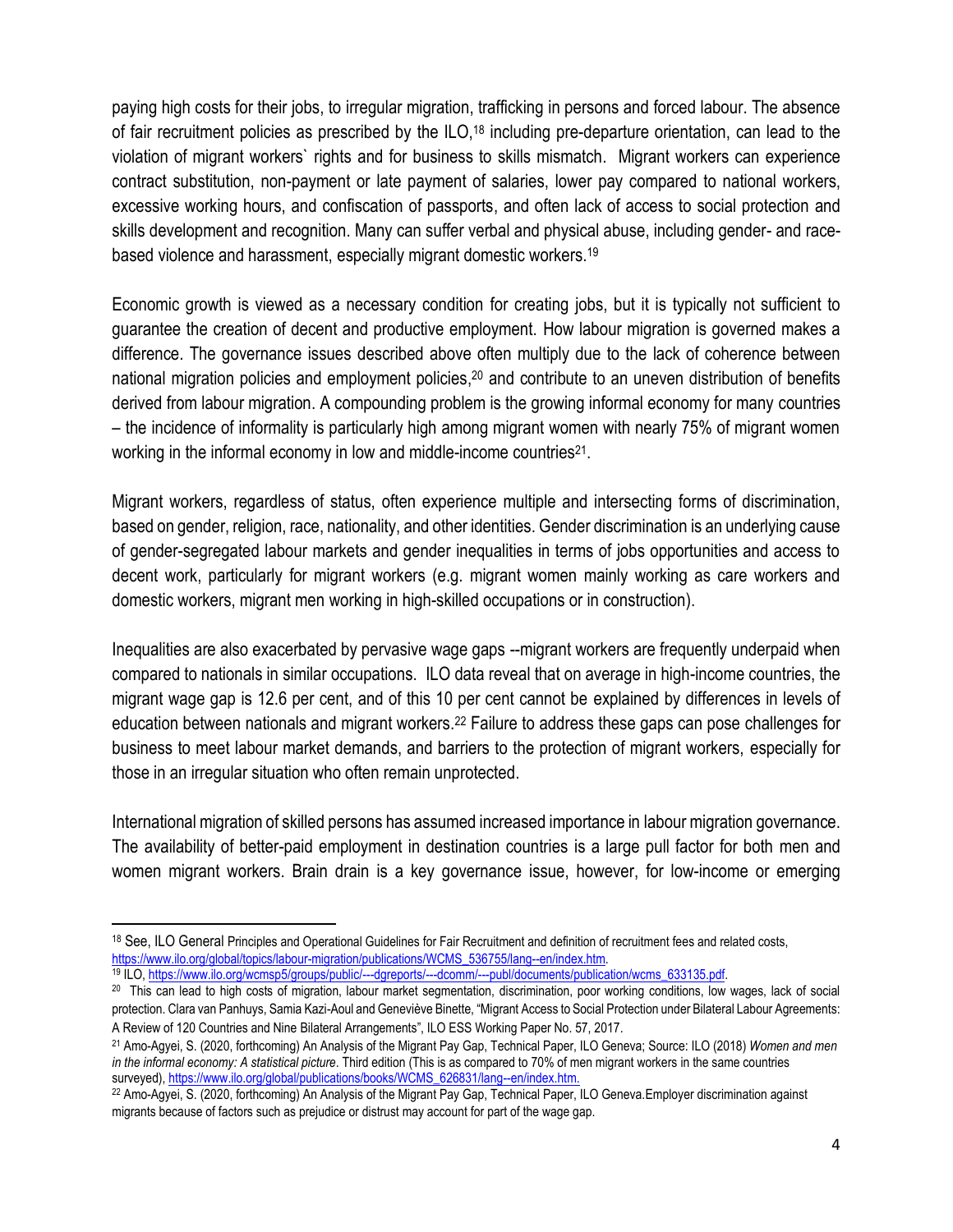economies. The exodus of highly skilled migrants taking jobs in high-income countries can strain social services, particularly in health and education, reducing potential economic development.

It is, therefore, important to see migration patterns in the perspective of widening global skills gaps and global unemployment, and at the national level to promote and strengthen proactive policies on upskilling and reskilling, including better and effective policies to address skills and jobs mismatch, connect real labour market needs with formal education systems and/or effective formal and informal lifelong learning. Upskilling and skills recognition should be integral parts of such national level policies.

Returning migrants and reintegration into labour markets pose further governance challenges, particularly where this are already high levels of unemployment. Insufficient institutional capacity, particularly public employment services, to assist returning migrants and little harmonization between origin and destination countries on skills recognition can often hamper migrants` successful reintegration, as can their forced returns. Existing gender inequalities in the labour market, including occupational segregation in origin and destination countries widen the challenges for women migrant workers.

### **3. Moving toward improved governance**

The GFMD has long identified migration governance as pivotal to ensuring positive development outcomes. The COVID-19 pandemic may create an imperative to rethink old governance strategies; the tools exist to do so. The 2030 Sustainable Development Agenda has recognized the role of decent work in migration governance as well as the importance of gender equality in the Sustainable Development Goals (e.g., targets 8.7, 8.8 and 10.7). The Global Compact for Safe, Orderly and Regular Migration (GCM) sets out specific guidance to improve regional and national governance, recognizing the critical role of cities, businesses, trade unions, and civil society in assuring implementation. These stakeholders along with regional bodies and countries have already begun to implement the Global Compact.

The ILO's Centenary Declaration for the Future of Work, adopted in June 2019, advocates three pillars of action: investment in people's capabilities; investment in the institutions of work; and investment in decent and sustainable work. It calls on the ILO to deepen and scale up work on international labour migration, taking a leadership role in response to constituents' needs, and calls for the effective realization of gender equality in opportunities and treatment. <sup>23</sup> As States emerge from the COVID-19 crisis, ILO has developed guidance to help countries, business and societies in meeting changing employment needs.<sup>24</sup>

Adopting rights-based and gender-responsive labour migration frameworks can lead to a fairer distribution of the prosperity that men and women migrant workers help to create, and can respond equitably to the interests of countries of origin, transit and destination. International labour standards, and especially fundamental rights at work provide ``a decent work compass" that can guide more immediate and longer term policies

 $\overline{\phantom{a}}$ 

<sup>&</sup>lt;sup>23</sup> Ibid. See, ILO Convention on Violence and Harassment, 2019 (No. 190), and Recommendation (No. 206).

<sup>24</sup> ILO`s COVID-19 strategy will help: stimulate the economy and employment; support enterprises, jobs, income; protect workers, and rely on social dialogue[. https://www.ilo.org/ankara/areas-of-work/covid-19/WCMS\\_742555/lang--en/index.htm.](https://www.ilo.org/ankara/areas-of-work/covid-19/WCMS_742555/lang--en/index.htm)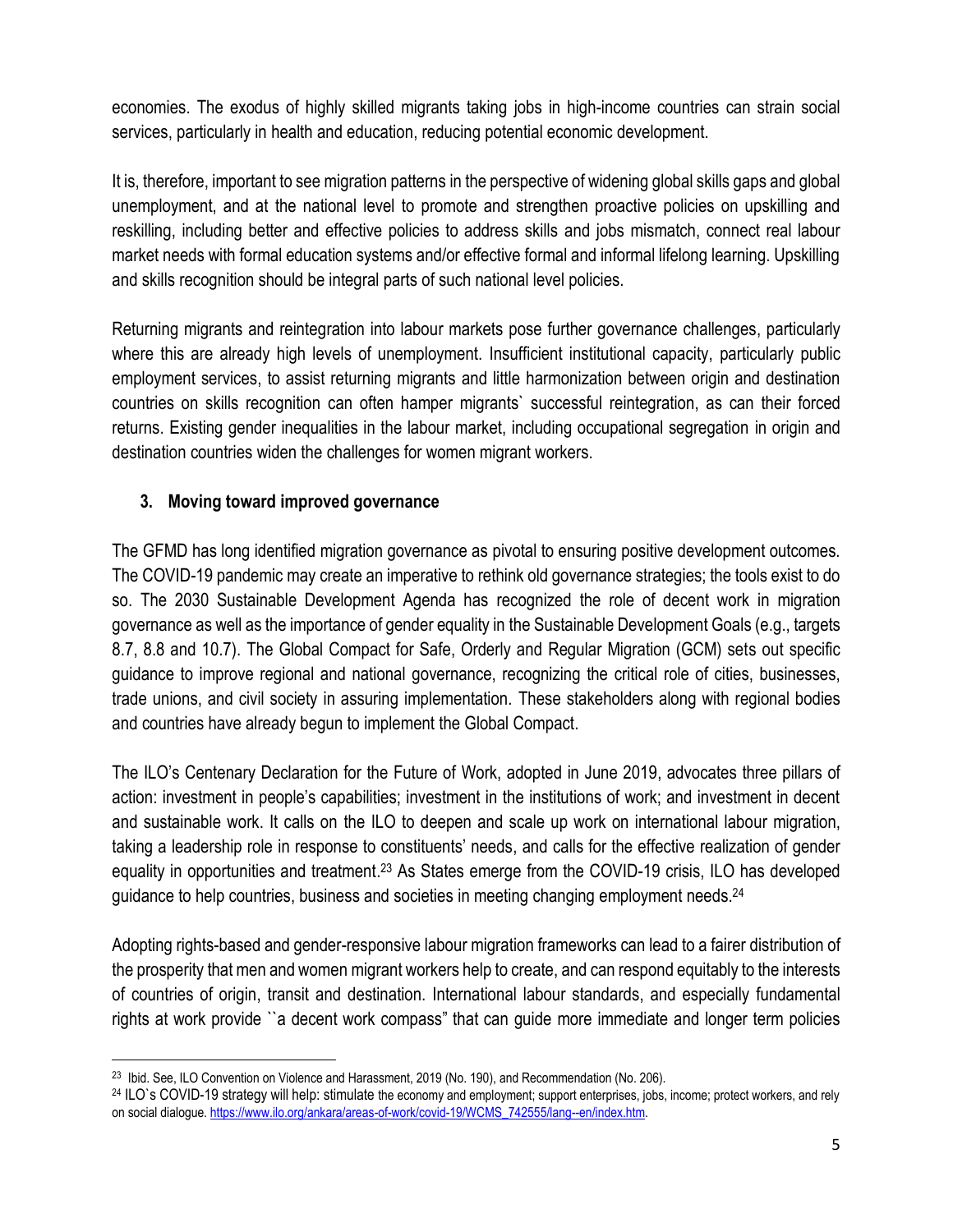which both protect migrant workers and meet labour market needs.<sup>25</sup> Policies that promote ILO fair recruitment guidelines can advance equal opportunities and help to prevent forced labour and trafficking in persons. For these frameworks to be effective, they should be buttressed by more robust data collection and social protection systems that are inclusive of migrant workers.<sup>26</sup>

Investment in the development, recognition, and certification of migrant workers' skills will also be critical to meeting the demands of changing employment landscapes and in facilitating regular pathways for labour mobility, particularly for semi-skilled and skilled workers. Promoting good practices to help raise awareness of the value of effective training or lifelong learning programmes is important, as is strengthening labour market institutions responsible for skills development policies and programmes. Building the capacity of social partners to engage with the government in developing and implementing skills policies can help to optimize the functioning of labour markets.

Bilateral and multilateral cooperation, including bilateral labour migration agreements (BLMA), remain essential to promoting decent work across migration corridors, including for regular admissions and visa policies, social security and skills portability. This cooperation can also facilitate economic support to migrants that lost their jobs or help prepare them for reintegration into home labour markets. As the number of BLMAs and Memoranda of Understanding grows,<sup>27</sup> ILO and IOM are leading the UN Network on Migration effort to adopt UN system-wide guidance on BLMAs that can help foster this cooperation.

Improving labour migration governance will require, overall, better coherence between employment, education and training, and migration policies, particularly to ensure a workforce trained to meet future demand. <sup>28</sup> Policy frameworks will be stronger and more durable if based on a whole of government/whole of society approach, and through social dialogue and engaging employers' and workers' organizations.

#### 4. **What practices in the following areas can best serve to improve labour migration governance?**

- A human-centred approach to addressing Future of Work opportunities and challenges for migrants.
- Improving the foundations for evidence-based policy making through gathering and sharing data, identifying gaps in migration statistics, and using analytical tools.

<sup>26</sup> ILO ``Preparing for a Brighter Future of Work, report to the fifth Ministerial Consultation, Abu Dhabi Dialogue, (October 2019), [http://abudhabidialogue.org.ae/sites/default/files/document-library/Future%20of%20Work%20ILO%20Study\\_0.pdf.](http://abudhabidialogue.org.ae/sites/default/files/document-library/Future%20of%20Work%20ILO%20Study_0.pdf)

 $\overline{\phantom{a}}$ <sup>25</sup> ILO, Promoting employment and decent work in a changing landscape[, https://www.ilo.org/wcmsp5/groups/public/---ed\\_norm/--](https://www.ilo.org/wcmsp5/groups/public/---ed_norm/---relconf/documents/meetingdocument/wcms_736873.pdf) [relconf/documents/meetingdocument/wcms\\_736873.pdf](https://www.ilo.org/wcmsp5/groups/public/---ed_norm/---relconf/documents/meetingdocument/wcms_736873.pdf) (2020); Migration for Employment Convention (Revised), 1949 (No. 97) and Migrant Workers (Supplementary Provisions) Convention, 1975 (No. 143), and Recommendations Nos. 86 and 151; ILO standards and fundamental rights highlighted in ILO 2016 General Survey on Promoting Fair Migration [https://www.ilo.org/wcmsp5/groups/public/---ed\\_norm/--](https://www.ilo.org/wcmsp5/groups/public/---ed_norm/---relconf/documents/meetingdocument/wcms_453898.pdf) [relconf/documents/meetingdocument/wcms\\_453898.pdf](https://www.ilo.org/wcmsp5/groups/public/---ed_norm/---relconf/documents/meetingdocument/wcms_453898.pdf); See also ILO standards and COVID-19, [https://www.ilo.org/global/standards/WCMS\\_739937/lang--en/index.htm.](https://www.ilo.org/global/standards/WCMS_739937/lang--en/index.htm)

 $27$  For example, BLAs are increasing between Africa to the Middle East: Kenya concluded BLAs with Qatar (2013), Saudi Arabia (2017) and UAE (2018); Ethiopia concluded BLAs with Qatar, Saudi Arabia and Jordan, and negotiating others.

<sup>28</sup> ILO, Promoting employment and decent work in a changing landscape, [https://www.ilo.org/wcmsp5/groups/public/---ed\\_norm/--](https://www.ilo.org/wcmsp5/groups/public/---ed_norm/---relconf/documents/meetingdocument/wcms_736873.pdf) [relconf/documents/meetingdocument/wcms\\_736873.pdf](https://www.ilo.org/wcmsp5/groups/public/---ed_norm/---relconf/documents/meetingdocument/wcms_736873.pdf) (2020).